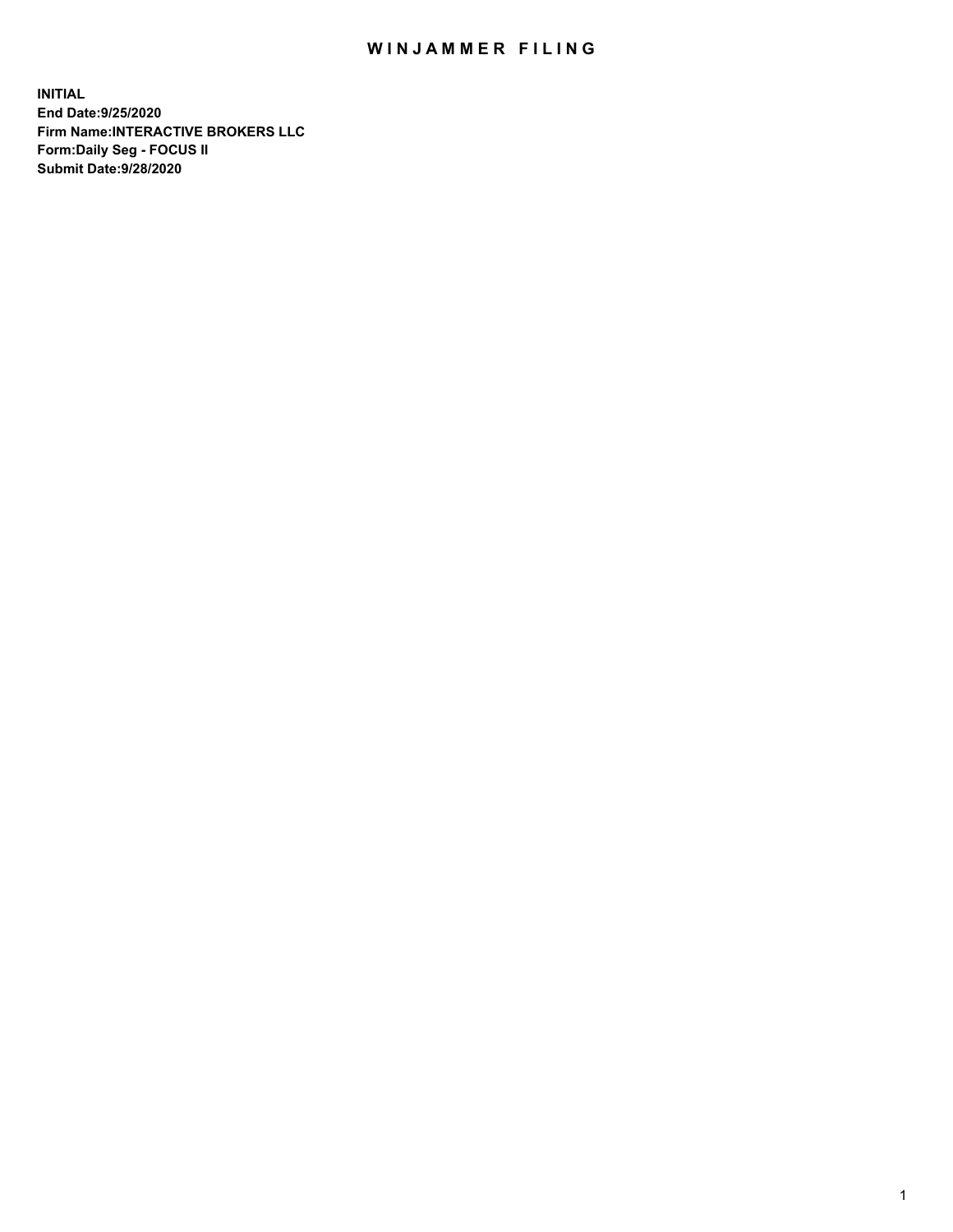**INITIAL End Date:9/25/2020 Firm Name:INTERACTIVE BROKERS LLC Form:Daily Seg - FOCUS II Submit Date:9/28/2020 Daily Segregation - Cover Page**

| Name of Company                                                                                                                                                                                                                                                                                                                | <b>INTERACTIVE BROKERS LLC</b>                                                   |
|--------------------------------------------------------------------------------------------------------------------------------------------------------------------------------------------------------------------------------------------------------------------------------------------------------------------------------|----------------------------------------------------------------------------------|
| <b>Contact Name</b>                                                                                                                                                                                                                                                                                                            | James Menicucci                                                                  |
| <b>Contact Phone Number</b>                                                                                                                                                                                                                                                                                                    | 203-618-8085                                                                     |
| <b>Contact Email Address</b>                                                                                                                                                                                                                                                                                                   | jmenicucci@interactivebrokers.c<br>om                                            |
| FCM's Customer Segregated Funds Residual Interest Target (choose one):<br>a. Minimum dollar amount: ; or<br>b. Minimum percentage of customer segregated funds required:% ; or<br>c. Dollar amount range between: and; or<br>d. Percentage range of customer segregated funds required between:% and%.                         | <u>0</u><br>$\overline{\mathbf{0}}$<br>155,000,000 245,000,000<br>0 <sub>0</sub> |
| FCM's Customer Secured Amount Funds Residual Interest Target (choose one):<br>a. Minimum dollar amount: ; or<br>b. Minimum percentage of customer secured funds required:% ; or<br>c. Dollar amount range between: and; or<br>d. Percentage range of customer secured funds required between:% and%.                           | <u>0</u><br>$\overline{\mathbf{0}}$<br>80,000,000 120,000,000<br>0 <sub>0</sub>  |
| FCM's Cleared Swaps Customer Collateral Residual Interest Target (choose one):<br>a. Minimum dollar amount: ; or<br>b. Minimum percentage of cleared swaps customer collateral required:% ; or<br>c. Dollar amount range between: and; or<br>d. Percentage range of cleared swaps customer collateral required between:% and%. | <u>0</u><br>$\underline{\mathbf{0}}$<br>0 <sub>0</sub><br>0 <sub>0</sub>         |

Attach supporting documents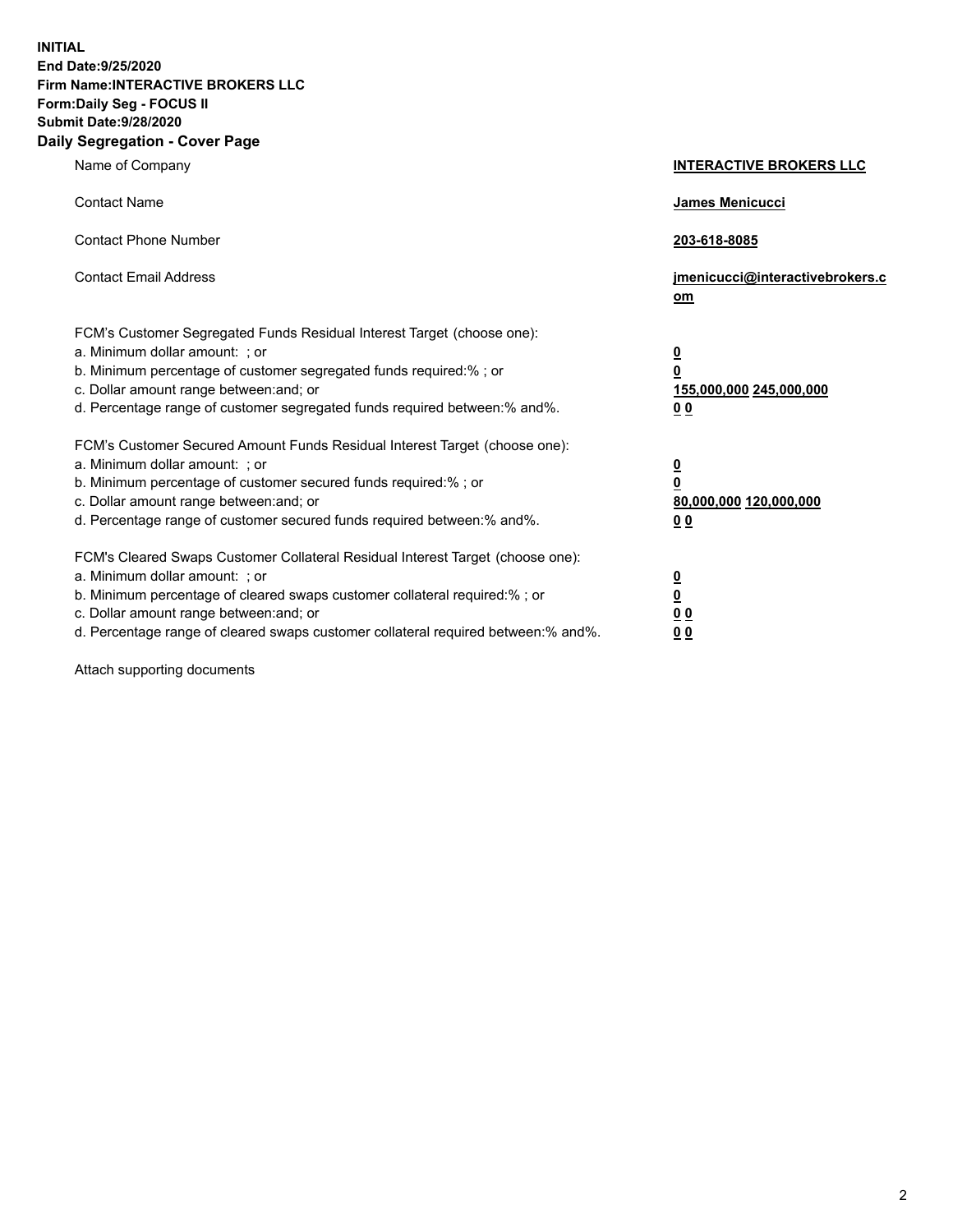**INITIAL End Date:9/25/2020 Firm Name:INTERACTIVE BROKERS LLC Form:Daily Seg - FOCUS II Submit Date:9/28/2020 Daily Segregation - Secured Amounts**

|     | Daily Segregation - Secured Amounts                                                         |                               |
|-----|---------------------------------------------------------------------------------------------|-------------------------------|
|     | Foreign Futures and Foreign Options Secured Amounts                                         |                               |
|     | Amount required to be set aside pursuant to law, rule or regulation of a foreign            | $0$ [7305]                    |
|     | government or a rule of a self-regulatory organization authorized thereunder                |                               |
| 1.  | Net ledger balance - Foreign Futures and Foreign Option Trading - All Customers             |                               |
|     | A. Cash                                                                                     | 605,459,992 [7315]            |
|     | B. Securities (at market)                                                                   | $0$ [7317]                    |
| 2.  | Net unrealized profit (loss) in open futures contracts traded on a foreign board of trade   | -19,322,234 [7325]            |
| 3.  | Exchange traded options                                                                     |                               |
|     | a. Market value of open option contracts purchased on a foreign board of trade              | 3,702,645 [7335]              |
|     | b. Market value of open contracts granted (sold) on a foreign board of trade                | -1,807,140 <sup>[7337]</sup>  |
| 4.  | Net equity (deficit) (add lines 1. 2. and 3.)                                               | 588,033,263 [7345]            |
| 5.  | Account liquidating to a deficit and account with a debit balances - gross amount           | 4,489 [7351]                  |
|     | Less: amount offset by customer owned securities                                            | 0 [7352] 4,489 [7354]         |
| 6.  | Amount required to be set aside as the secured amount - Net Liquidating Equity              | 588,037,752 [7355]            |
|     | Method (add lines 4 and 5)                                                                  |                               |
| 7.  | Greater of amount required to be set aside pursuant to foreign jurisdiction (above) or line |                               |
|     | 6.                                                                                          | 588,037,752 [7360]            |
|     | FUNDS DEPOSITED IN SEPARATE REGULATION 30.7 ACCOUNTS                                        |                               |
| 1.  | Cash in banks                                                                               |                               |
|     | A. Banks located in the United States                                                       |                               |
|     |                                                                                             | 41,667,185 [7500]             |
| 2.  | B. Other banks qualified under Regulation 30.7<br><b>Securities</b>                         | 0 [7520] 41,667,185 [7530]    |
|     |                                                                                             |                               |
|     | A. In safekeeping with banks located in the United States                                   | 499,905,000 [7540]            |
|     | B. In safekeeping with other banks qualified under Regulation 30.7                          | 0 [7560] 499,905,000 [7570]   |
| 3.  | Equities with registered futures commission merchants                                       |                               |
|     | A. Cash                                                                                     | $0$ [7580]                    |
|     | <b>B.</b> Securities                                                                        | $0$ [7590]                    |
|     | C. Unrealized gain (loss) on open futures contracts                                         | $0$ [7600]                    |
|     | D. Value of long option contracts                                                           | $0$ [7610]                    |
|     | E. Value of short option contracts                                                          | 0 [7615] 0 [7620]             |
| 4.  | Amounts held by clearing organizations of foreign boards of trade                           |                               |
|     | A. Cash                                                                                     | $0$ [7640]                    |
|     | <b>B.</b> Securities                                                                        | $0$ [7650]                    |
|     | C. Amount due to (from) clearing organization - daily variation                             | $0$ [7660]                    |
|     | D. Value of long option contracts                                                           | $0$ [7670]                    |
|     | E. Value of short option contracts                                                          | 0 [7675] 0 [7680]             |
| 5.  | Amounts held by members of foreign boards of trade                                          |                               |
|     | A. Cash                                                                                     | 184,065,110 [7700]            |
|     | <b>B.</b> Securities                                                                        | $0$ [7710]                    |
|     | C. Unrealized gain (loss) on open futures contracts                                         | -10,755,965 <sup>[7720]</sup> |
|     | D. Value of long option contracts                                                           | 3,702,645 [7730]              |
|     | E. Value of short option contracts                                                          | -1,807,140 [7735] 175,204,650 |
|     |                                                                                             | $[7740]$                      |
| 6.  | Amounts with other depositories designated by a foreign board of trade                      | $0$ [7760]                    |
| 7.  | Segregated funds on hand                                                                    | $0$ [7765]                    |
| 8.  | Total funds in separate section 30.7 accounts                                               | 716,776,835 [7770]            |
| 9.  | Excess (deficiency) Set Aside for Secured Amount (subtract line 7 Secured Statement         | 128,739,083 [7380]            |
|     | Page 1 from Line 8)                                                                         |                               |
| 10. | Management Target Amount for Excess funds in separate section 30.7 accounts                 | 80,000,000 [7780]             |
| 11. | Excess (deficiency) funds in separate 30.7 accounts over (under) Management Target          | 48,739,083 [7785]             |
|     |                                                                                             |                               |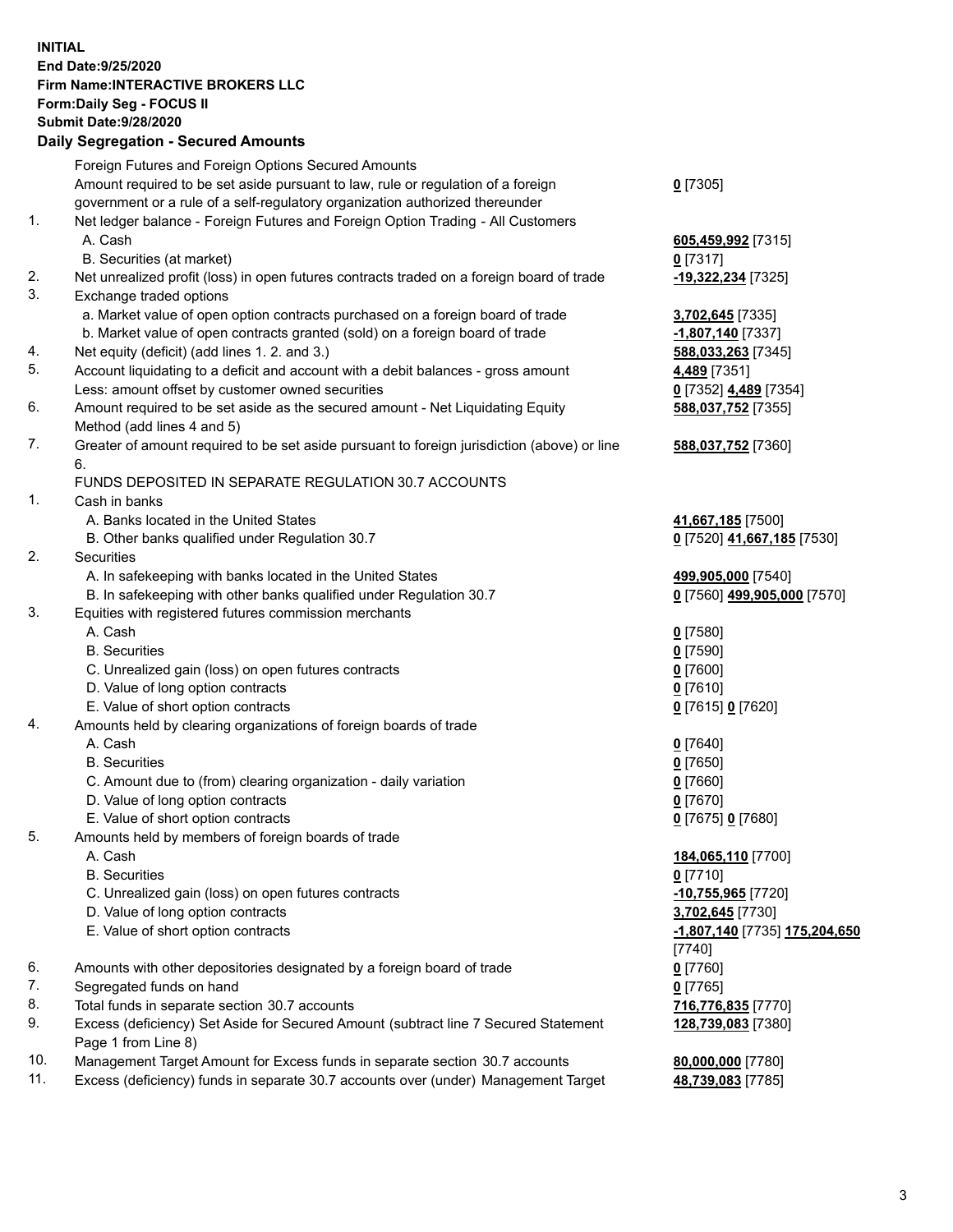**INITIAL End Date:9/25/2020 Firm Name:INTERACTIVE BROKERS LLC Form:Daily Seg - FOCUS II Submit Date:9/28/2020 Daily Segregation - Segregation Statement** SEGREGATION REQUIREMENTS(Section 4d(2) of the CEAct) 1. Net ledger balance A. Cash **5,344,831,712** [7010] B. Securities (at market) **0** [7020] 2. Net unrealized profit (loss) in open futures contracts traded on a contract market **-60,789,193** [7030] 3. Exchange traded options A. Add market value of open option contracts purchased on a contract market **291,854,750** [7032] B. Deduct market value of open option contracts granted (sold) on a contract market **-252,779,346** [7033] 4. Net equity (deficit) (add lines 1, 2 and 3) **5,323,117,923** [7040] 5. Accounts liquidating to a deficit and accounts with debit balances - gross amount **6,144,928** [7045] Less: amount offset by customer securities **0** [7047] **6,144,928** [7050] 6. Amount required to be segregated (add lines 4 and 5) **5,329,262,851** [7060] FUNDS IN SEGREGATED ACCOUNTS 7. Deposited in segregated funds bank accounts A. Cash **1,052,261,024** [7070] B. Securities representing investments of customers' funds (at market) **2,567,109,559** [7080] C. Securities held for particular customers or option customers in lieu of cash (at market) **0** [7090] 8. Margins on deposit with derivatives clearing organizations of contract markets A. Cash **7,652,340** [7100] B. Securities representing investments of customers' funds (at market) **1,904,569,976** [7110] C. Securities held for particular customers or option customers in lieu of cash (at market) **0** [7120] 9. Net settlement from (to) derivatives clearing organizations of contract markets **-19,191,917** [7130] 10. Exchange traded options A. Value of open long option contracts **291,611,984** [7132] B. Value of open short option contracts **-252,739,276** [7133] 11. Net equities with other FCMs A. Net liquidating equity **0** [7140] B. Securities representing investments of customers' funds (at market) **0** [7160] C. Securities held for particular customers or option customers in lieu of cash (at market) **0** [7170] 12. Segregated funds on hand **0** [7150] 13. Total amount in segregation (add lines 7 through 12) **5,551,273,690** [7180] 14. Excess (deficiency) funds in segregation (subtract line 6 from line 13) **222,010,839** [7190] 15. Management Target Amount for Excess funds in segregation **155,000,000** [7194] 16. Excess (deficiency) funds in segregation over (under) Management Target Amount **67,010,839** [7198]

Excess